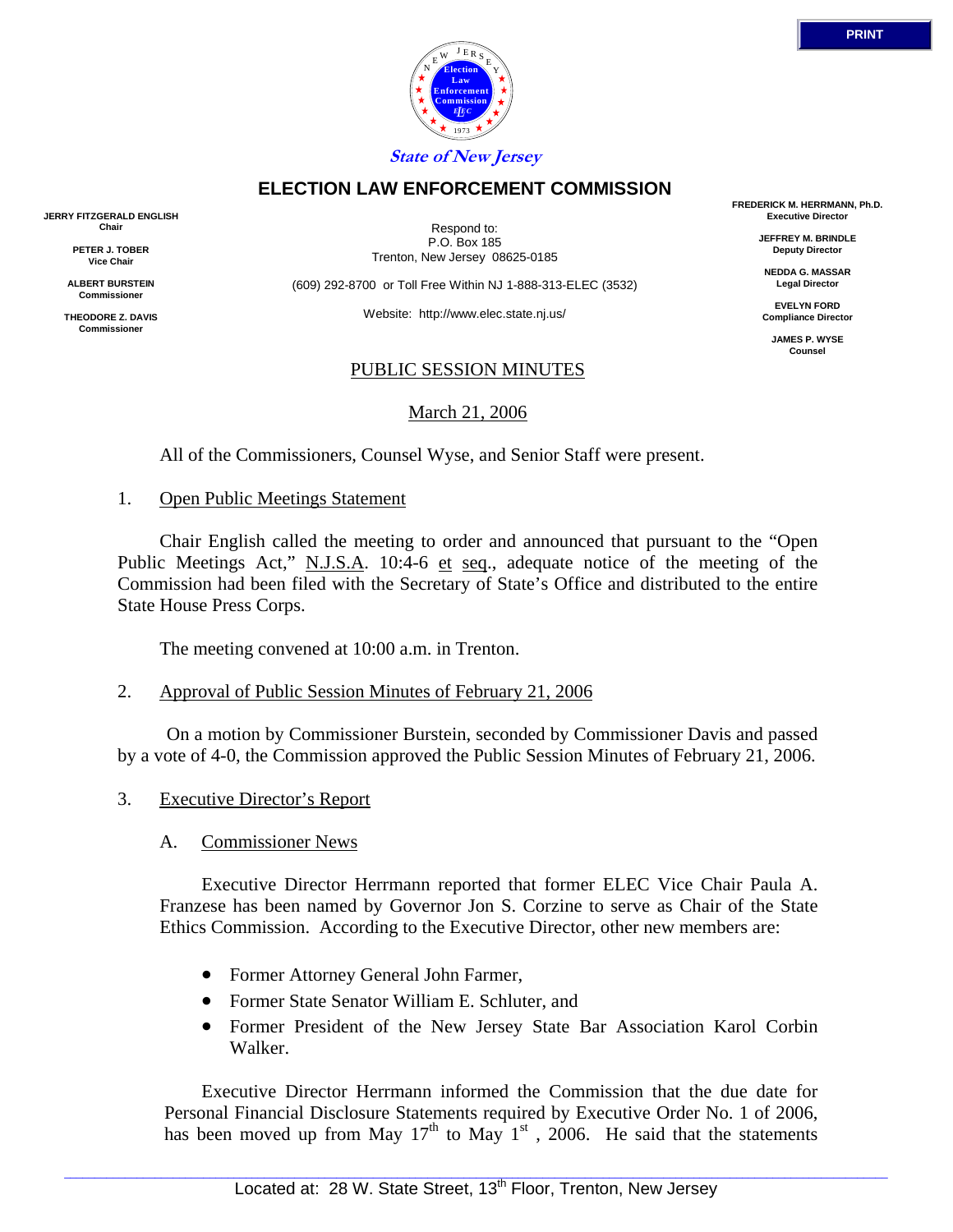should be filed with the State Ethics Commission and need to be notarized with an original signature.

### B. National News

Executive Director Herrmann indicated that on February  $28<sup>th</sup>$ , 2006, the United States Supreme Court heard oral arguments on the 1997 Vermont Law that set low contribution limits and established expenditure limits without public financing. He noted that court observers believe Vermont's spending limits would fail and possibly its low contribution limits. The Executive Director mentioned that questioning by Chief Justice John Roberts and Associate Justice Stephen Breyer challenged a direct link between campaign contributions and legislative voting and raised concerns about incumbency protection.

## C. Staff Activities

 Executive Director Herrmann reported that in late February, the Information Technology staff created a new look for ELEC's Homepage. According to the Executive Director, the new format is "cleaner" in appearance and easier to navigate.

 Executive Director Herrmann said that during the second week in March, the installation of ELEC's new telephone system was completed. He advised the Commission that with its state-of-the-art technology, the public, filers, and the media will have even better access to Commission staff than in the past.

The Executive Director stated that staff offices on the  $12<sup>th</sup>$  floor have been reorganized and that all of the Division Director offices are now together. Executive Director Herrmann noted that the Legal staff offices have also been consolidated and that the Senior Systems Administration staff have had their offices moved next to each other as well.

The Executive Director informed the Commission that on February  $23<sup>rd</sup>$ , 2006, he taught a journalism class at Rutgers University for Professor Dan Weissman, during which he gave a general overview of New Jersey campaign finance law and ELEC's role in administering and enforcing it. The Executive Director said that he included in his remarks a description of the new Pay-to-Play laws and the Clean Elections Pilot Project and participated in a mock press conference.

Executive Director Herrmann reported that on February  $28<sup>th</sup>$ , 2006, he lectured at Rutgers University for Professor John Glascock's New Jersey Politics Class. The Executive Director spoke about the New Jersey campaign finance regulatory system and highlighted the recent new laws enacted from 2004-2006, including pay-to-play and clean elections.

According to the Executive Director, on February 28<sup>th</sup>, 2006, Legal Director Nedda Massar and Director of Special Programs Amy Davis attended a meeting of the Clean Elections Commission at the State House. He mentioned that various citizen groups presented their views on the program's future.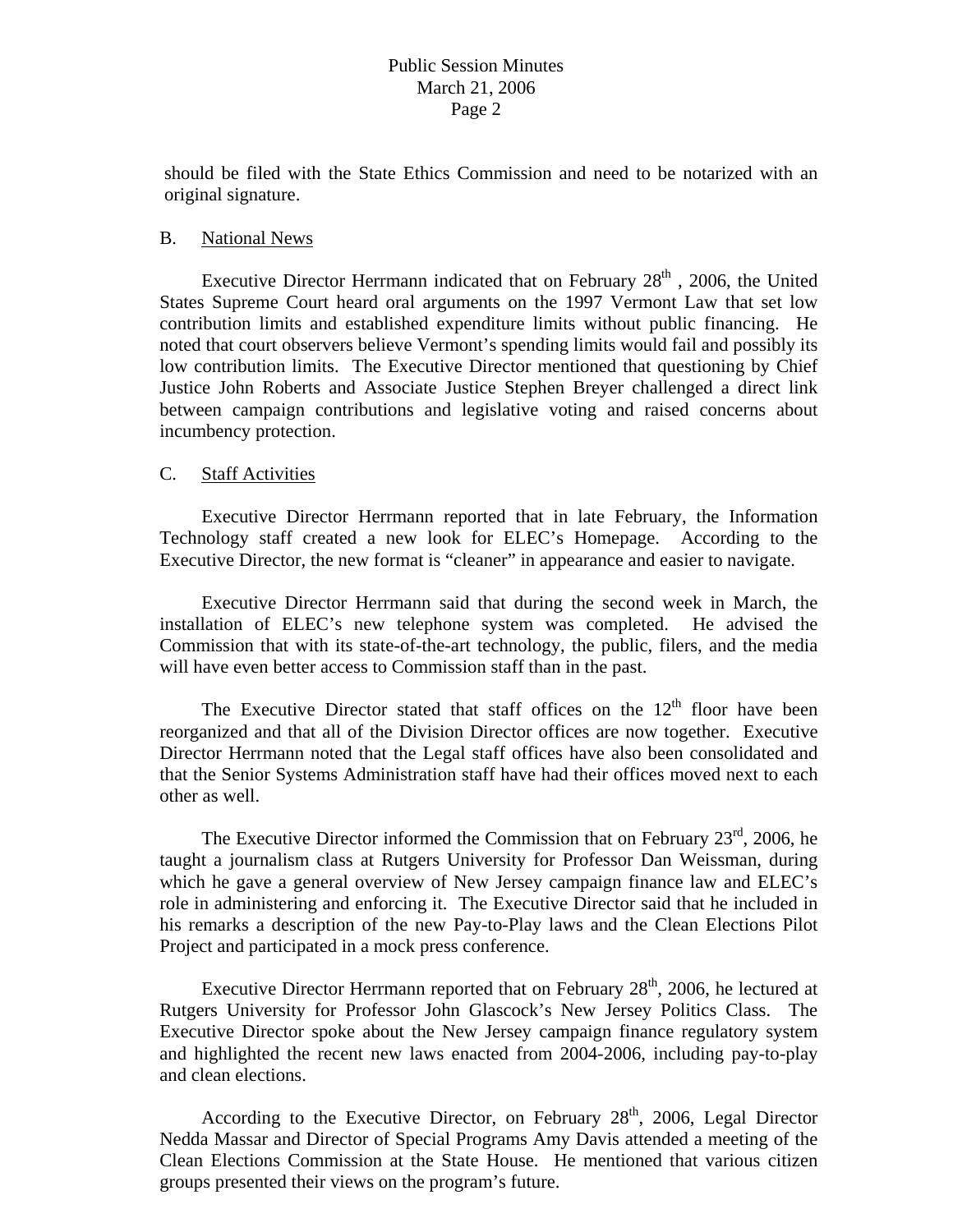Executive Director Herrmann advised the Commission that on the weekend of March  $3<sup>rd</sup>$  through  $5<sup>th</sup>$ , 2006, Legal Director Massar, who is the President-Elect of the Council on Governmental Ethics Laws (COGEL), participated in an onsite meeting of the Programs Committee in New Orleans. He stated that extended planning was done for this December's conference and that due to the State's fiscal situation Legal Director Massar paid her own way.

Dr. Herrmann informed the Commission that on March  $14<sup>th</sup>$ , 2006, Director of Special Programs Davis spoke at the Association of Environmental Authorities Conference in Atlantic City on the new pay-to-play laws. Executive Director Herrmann said that her staff will be regularly involved in such programs as part of ELEC's educational efforts in this area.

### D. Spring Meeting Schedule

- April 18, 2006 (Gubernatorial Public Financing Hearing on other issues) at 10:00 a.m. in Trenton;
- May 16, 2006 at 11:00 a.m. in Trenton; and
- June 20, 2006 at 11:00 a.m. in Trenton.

## 4. Advisory Opinion Request No. 01-2006

 Thaddaeus Diggs, Special Assistant to the Vice President of Government Affairs at the University of Medicine and Dentistry of New Jersey (UMDNJ), asked whether or not the UMDNJ is subject to the requirements of the Legislative and Governmental Process Activities Disclosure Act, which requires a lobbyist organization to file an annual financial report and a governmental affairs agent to file a quarterly activities report.

 Staff recommended that Mr. Diggs be advised that the Commission views UMDNJ as an instrumentality of New Jersey State government, and that it is therefore exempt from the reporting requirements of the Lobbying Act pursuant to N.J.S.A. 52:13C-27 and N.J.A.C. 19:25-20.3. Staff further noted that as an instrumentality of State government, those lobbying on behalf of the UMDNJ are not required to file quarterly lobbying activity reports, and the UMDNJ is not required to file the annual lobbying financial report. Staff recommended that Mr. Diggs be advised that application of the advisory opinion response is limited to the UMDNJ, and that the Commission makes no determination regarding other organizations, hospitals, foundations, or ventures that may be associated or affiliated with UMDNJ since the status of these entities is not the subject matter of this Advisory Opinion.

Commissioner Burstein asked for a comparison with Rutgers University.

 Legal Director Massar stated that Rutgers University is exempt from lobbying registration as well.

 Commissioner Burstein, recognizing that the Commission is constrained by statute, nevertheless stated that he was concerned about public entities hiring outside lobbyists who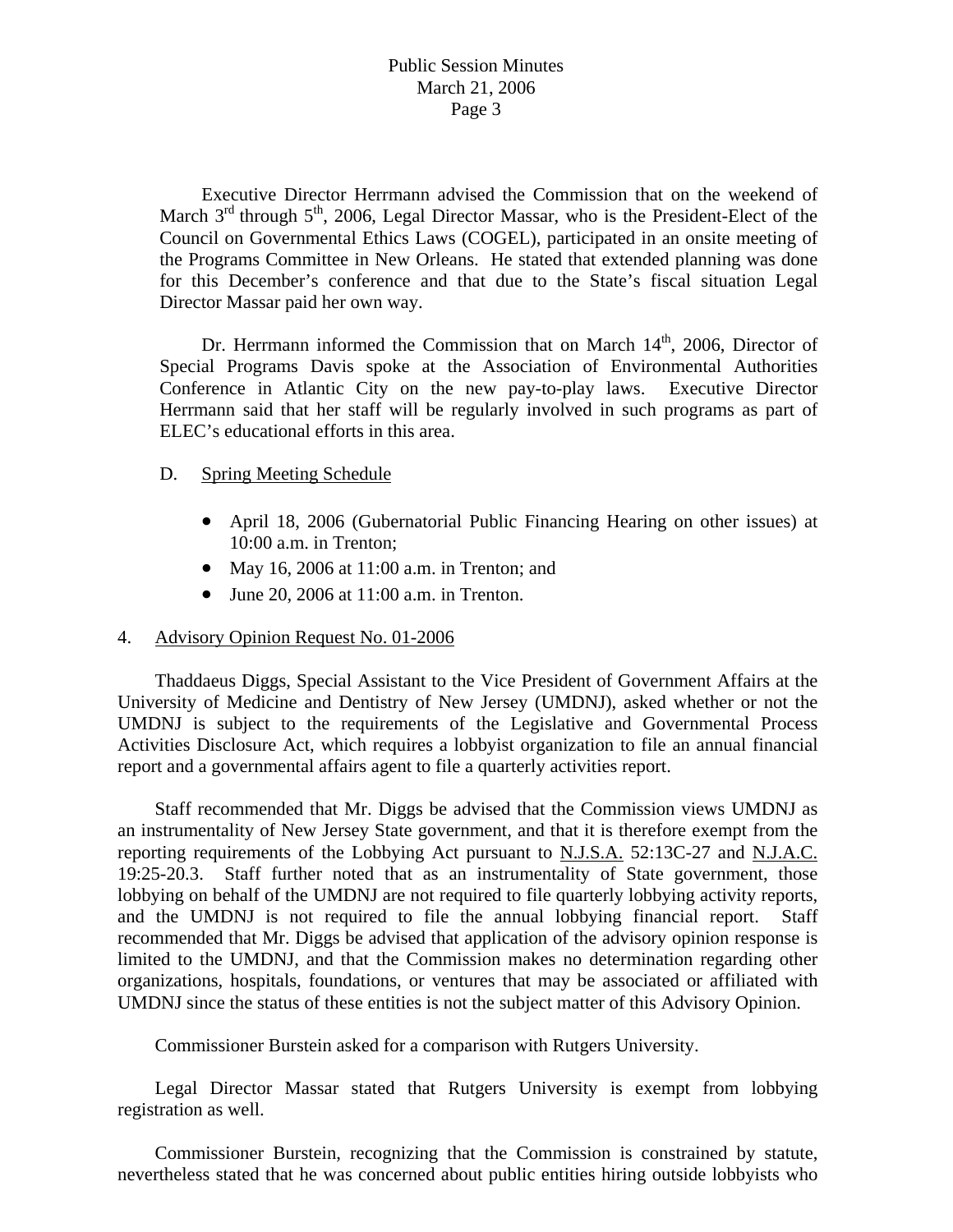otherwise would have to report but are not required to when representing the public entity. He said that he was not sure that because an entity gets money from the State that it should be exempted from the lobbying disclosure requirements. He suggested inclusion in the annual report of a recommendation that the Legislature study expansion of lobbying reporting to include government entities.

 Chair English said that she was sure that staff will pay attention to this situation because she is certain the Commission will be confronted with it more and more in the future.

 Vice Chair Tober clarified that private lobbyists, when representing public entities, do not have to file reports. He then asked whether or not any of these agencies on their own file with the Commission.

 Legal Director Massar indicated that some do but that it is not required. She said that UMDNJ has sporadically reported. Legal Director Massar mentioned that UMDNJ is now asking for clarification on that point.

Chair English thanked Mr. Diggs, who was present at the meeting, for his request.

 On a motion by Commissioner Davis, seconded by Commissioner Burstein and passed by a vote of 4-0, the Commission approved the staff recommendation and directed staff to issue Advisory Opinion No. 1-2006, and to include language concerning the voluntary filing of lobbying reports.

### 5. Adoption of Proposed New Rules to Implement Pay-to-Play Legislation

 The Commission considered the adoption of proposed pay-to-play rules, which were published in the January 3, 2006 edition of the New Jersey Register at 38 N.J.R. 111(a).

 At its November 15, 2005 meeting, the Commission approved proposal of new rules to implement "pay-to-play" ethics reform legislation signed by then-Governor James E. McGreevey on June 16, 2004. This legislation regulated contracts by business entities with State, Legislative, county, and municipal governments. In August, 2004, Governor McGreevey signed Executive Order 134, which imposed "pay-to-play" restrictions on Executive Branch contracts that were stronger than the restrictions in the June, 2004 legislation. The Executive Order became effective on October 15, 2004. On March 22, 2005, Acting Governor Richard Codey signed legislation that codified the provisions of Executive Order 134.

 According to Legal Director Massar, the provisions of the law now applicable to Executive Branch contracts differ in significant respects from the provisions enacted in June, 2004, that are applicable to contracts with State agencies in the Legislative Branch, and with counties and municipalities and their agencies and instrumentalities. She said that the rules proposed by the Commission in the New Jersey Register therefore included two separate subchapters; one to deal with Executive Branch contracts, and the other to address contracts with State agencies in the Legislative Branch, counties, and municipalities.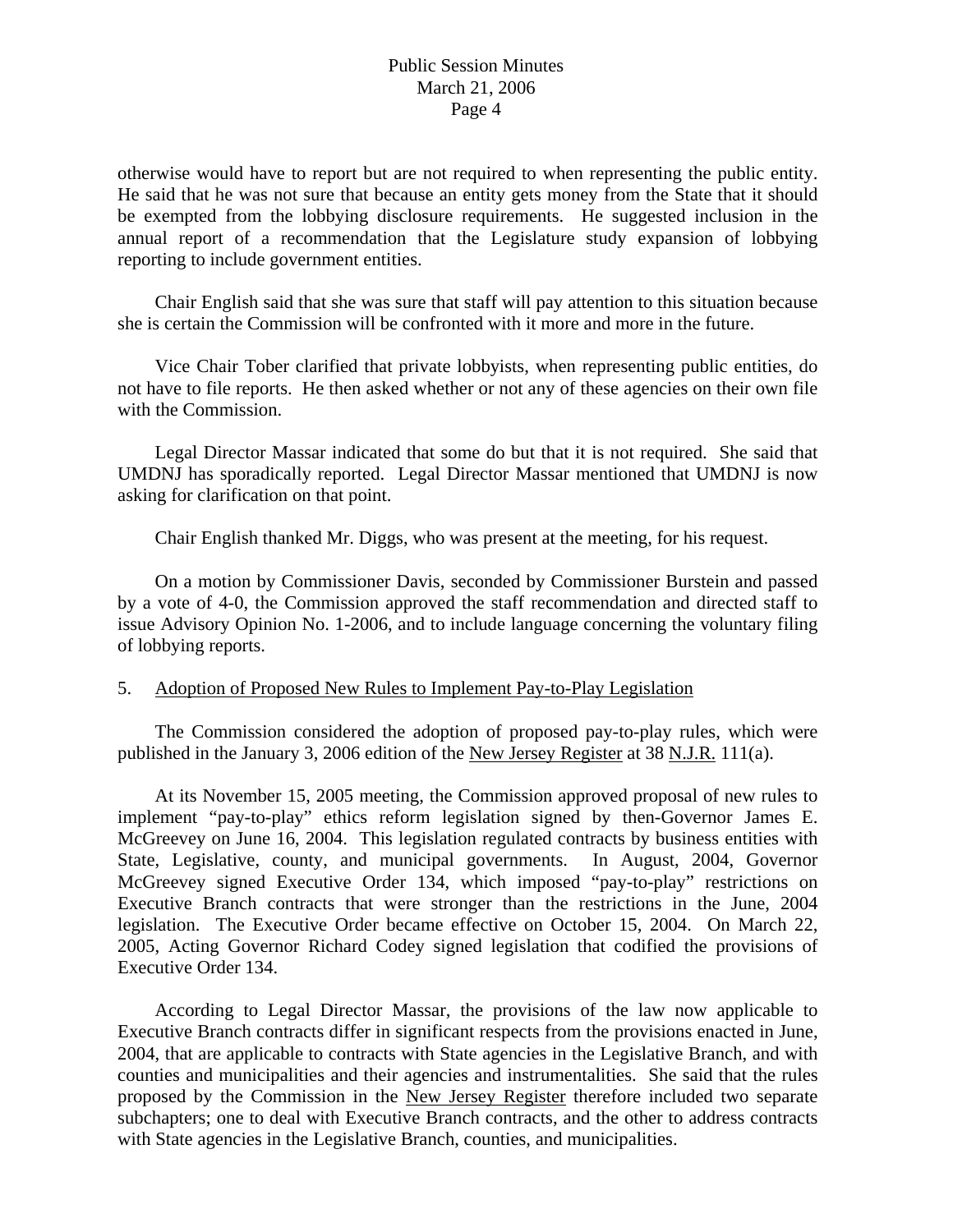She further noted that the current proposal does not include rules to implement the additional "pay-to-play" disclosure provisions that were signed into law by Governor Codey on January 5, 2006.

 Legal Director Massar stated that as indicated in its proposal, regulation of "pay-toplay" contributions is primarily a matter of government procurement law and not within the Commission's jurisdiction. She said many of the new "pay-to-play" provisions concern the process before a government contract is awarded and involve contracting activities for which the Commission has no responsibility. She said that other provisions require that a business entity file certifications of contributions to a government entity so that the government entity can determine whether or not a conflict of interest exists to prevent the business entity from receiving the contract.

 Legal Director Massar said therefore that the proposed rules provide that the Commission's role under the "pay-to-play" laws begins once a business entity has been awarded a contract with a New Jersey government entity. She said that the rules clarify the limited scope of Commission responsibility for enforcement of the new "pay-to-play" laws.

 Finally, Legal Director Massar noted that the Commission conducted a public hearing at its meeting on February 21, 2006, and testimony was offered by R. Garry Mundy, Esq., First Assistant Township Attorney, Township of Dover. She said that two additional written comments were received.

 Legal Director Massar explained that staff recommends a technical change to the regulations upon adoption based upon the comments received. She said that the definitions of "contribution reportable by the recipient" in the regulations should be clarified by including the phrases "per election" and "per calendar year." This change will make the payto-play regulations conform to the existing text of the rules and provide certainty for candidates and committees.

 Director Massar acknowledged that the specific change was included in comments from Genova, Burns, and Vernoia. Chair English asked Gregory Nagy, representing Genova, Burns, and Vernoia, to comment on the technical change.

 Mr. Nagy stated that he agreed with the change, stating that the change will make the pay-to-play regulations consistent with the text of the statute and regulations. He said that in particular the change will clear up any confusion on the part of contributing entities. He also commended the Commission for tackling this comprehensive and complex issue, indicating that staff did a tremendous job.

 On a motion by Commissioner Burstein, seconded by Commissioner Davis and passed by a vote of 4-0, the Commission adopted the pay-to-play regulations with the technical change and directed staff to file the adoption with the OAL.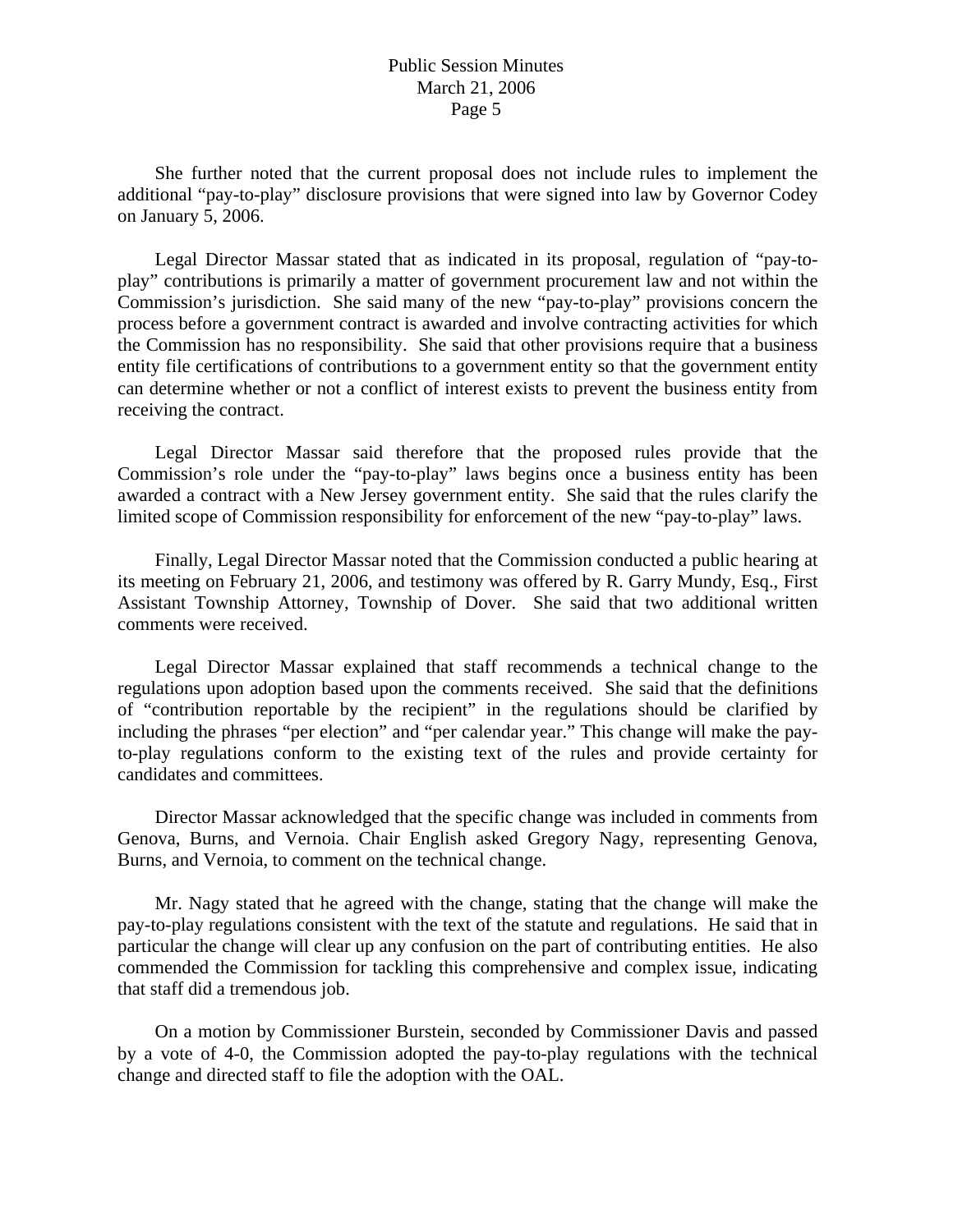#### 6. Resolution to go into Executive Session

 On a motion by Commissioner Burstein, seconded by Vice Chair Tober and passed by a vote of 4-0, the Commission resolved to go into Executive Session to discuss anticipated litigation and the following matters, which will become public as follows:

- A. Final Decision Recommendations in violation proceedings which will not become public. However, the Final Decisions resulting from those recommendations will become public not later than seven business days after mailing to the named respondents.
- B. Investigative Reports of possible violations, which reports will not become public. However, any complaint generated as the result of an Investigative Report will become public not later than seven business days after mailing to the named respondents.

#### 7. Hearing on Gubernatorial Public Financing Debates

 Chair English announced that a public hearing was being conducted to elicit public comment concerning the New Jersey gubernatorial public financing program, specifically the gubernatorial candidates' debates. The hearing is being conducted as part of the Commission's review and analysis of the public financing program and is intended to obtain witnesses' recommendations for statutory and regulatory changes. Testimony was received from Matthew Thieke, Vice Chair of the Green Party of New Jersey.

 The following persons were in attendance and responded to questions from the Commissioners:

- H. Patricia Tieman, Debate Manager, League of Women Voters of New Jersey Education Fund; and,
- Linda Munick, Director of Public Affairs, WPVI-TV.

 Chair English noted for the record that a letter was being sent to Attorney General Zulima Farber regarding the New Jersey Network sponsorship of the 2005 general election gubernatorial public financing debates.

 A Court Reporter was present to record the Public Session discussion. The transcript will be available for inspection to the public upon request.

 On a motion by Vice Chair Tober, seconded by Commissioner Burstein and passed by a vote of 4-0, the Commission adjourned the public hearing.